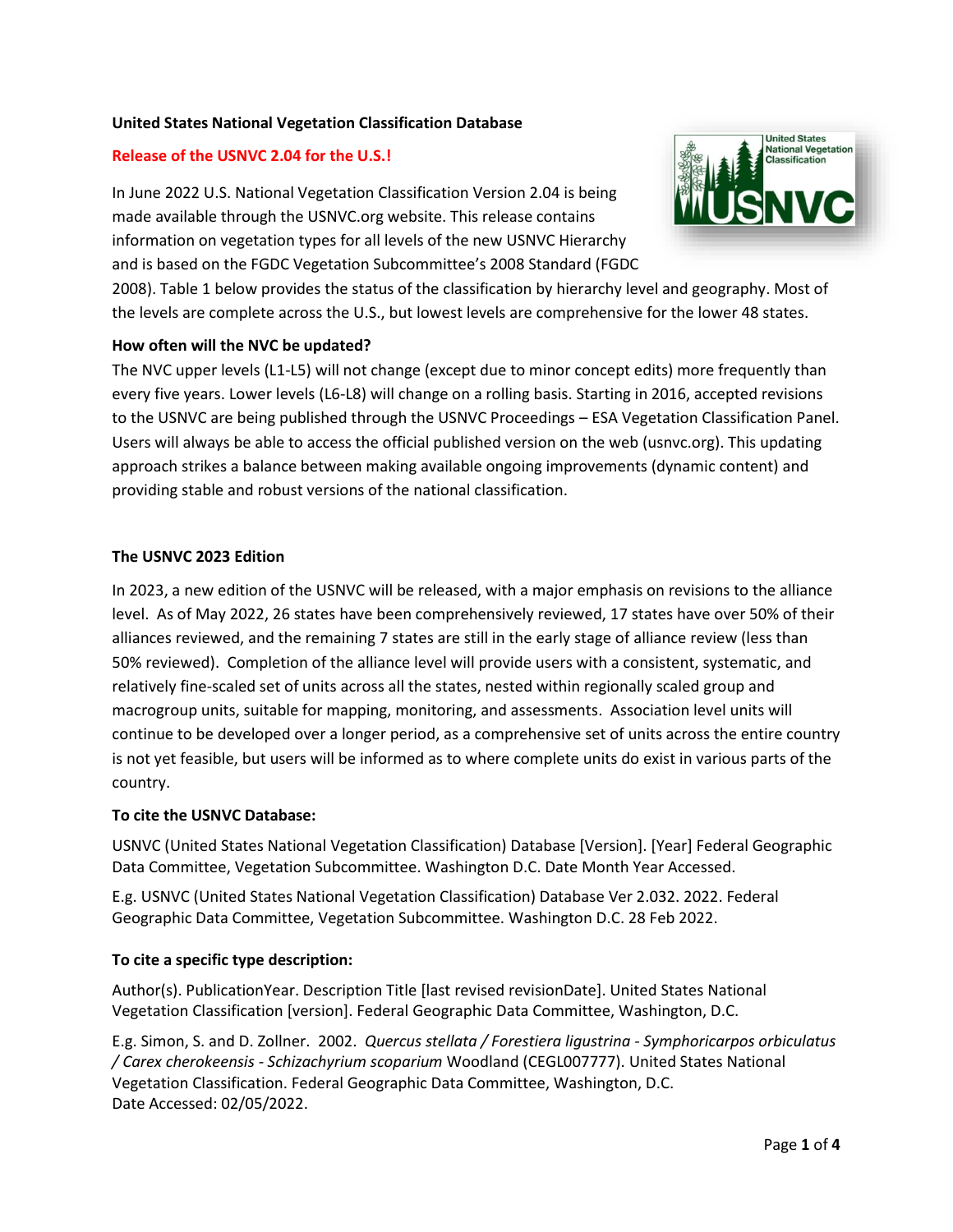| Table 1. Status of the USNVC Natural Vegetation Hierarchy, February 2022 |                                                                                                                                                                                                             |                                                                                                                                                                                     |                                                                                                                                       |                                                                                                                           |
|--------------------------------------------------------------------------|-------------------------------------------------------------------------------------------------------------------------------------------------------------------------------------------------------------|-------------------------------------------------------------------------------------------------------------------------------------------------------------------------------------|---------------------------------------------------------------------------------------------------------------------------------------|---------------------------------------------------------------------------------------------------------------------------|
| <b>Upper Levels</b>                                                      |                                                                                                                                                                                                             |                                                                                                                                                                                     |                                                                                                                                       |                                                                                                                           |
| <b>Formation</b><br><b>Class</b>                                         | Concepts & descriptions written by the Hierarchy Revisions Working Group<br>(HRWG), reviewed by ESA Panel and international experts. Completed FY2014<br>(Faber-Langendoen et al. 2016).                    |                                                                                                                                                                                     |                                                                                                                                       |                                                                                                                           |
| <b>Formation</b><br><b>Subclass</b>                                      |                                                                                                                                                                                                             |                                                                                                                                                                                     |                                                                                                                                       |                                                                                                                           |
| <b>Formation</b>                                                         |                                                                                                                                                                                                             |                                                                                                                                                                                     |                                                                                                                                       |                                                                                                                           |
|                                                                          | Conterminous U.S.                                                                                                                                                                                           | Alaska                                                                                                                                                                              | Hawai'i                                                                                                                               | Caribbean                                                                                                                 |
| <b>Middle Levels</b>                                                     |                                                                                                                                                                                                             |                                                                                                                                                                                     |                                                                                                                                       |                                                                                                                           |
| <b>Division</b>                                                          | Concepts & descriptions written by HRWG and ESA Peer Review Board Regional<br>Associate Editors. Completed FY2016                                                                                           |                                                                                                                                                                                     |                                                                                                                                       |                                                                                                                           |
| <b>Macrogroup</b>                                                        | <b>Concepts &amp; descriptions</b><br>completed by NVC<br>partners; Reviewed by<br><b>ESA panel</b><br>Completed FY2015                                                                                     | Concepts drafted; by<br>NVC partners;<br>Reviewed by ESA<br>Panel.<br>Completed FY2020                                                                                              | Concepts drafted<br>by NVC partners;<br><b>Descriptions</b><br>needed.                                                                | Concepts drafted<br>by NatureServe;<br>Descriptions in<br>progress                                                        |
| <b>Group</b>                                                             | <b>Concepts &amp; Descriptions</b><br>drafted by NVC partners;<br>Reviewed by ESA Panel;<br>Completed FY2016                                                                                                | Concepts drafted by<br>NVC partners and<br>Alaska Heritage<br>Program; Reviewed<br>by ESA Panel;<br>Completed FY2020                                                                | Concepts &<br><b>Descriptions</b><br>completed by<br>NVC partners;<br>Completed 2016.                                                 | Concepts drafted<br>by NVC partners;<br>Descriptions in<br>progress for 2023<br>Edition                                   |
| <b>Lower Levels</b>                                                      |                                                                                                                                                                                                             |                                                                                                                                                                                     |                                                                                                                                       |                                                                                                                           |
| <b>Alliance</b>                                                          | <b>Concepts &amp; Descriptions</b><br>completed by<br>NatureServe;<br>Reviewed by ESA Panel;<br>Completed FY2016.<br><b>Revisions by USNVC Peer</b><br><b>Review Board in progress</b><br>for 2023 Edition  | <b>Concepts completed</b><br>by Alaska partners<br>and NatureServe.<br>Descriptions partly<br>completed; ongoing<br>refinement<br><b>Revisions in progress</b><br>for 2023 Edition. | Concepts<br>incomplete;<br><b>Review and</b><br>integration work<br>needed.                                                           | Concepts<br>incomplete;<br><b>Review and</b><br>integration work<br>needed. Revisions<br>in progress for<br>2023 Edition. |
| <b>Association</b>                                                       | <b>Concepts &amp; Descriptions</b><br>of available associations<br>in 2016 completed by<br>NatureServe, with<br>screening criteria<br>developed by ESA Panel,<br>Revisions in progress for<br>2023 Edition. | Concepts in draft<br>form by Alaska<br>Heritage Program;<br><b>Review and</b><br>integration with<br><b>USNVC needed.</b>                                                           | Concepts and<br><b>Descriptions</b><br>drafted by state<br>partners;<br><b>Review and</b><br>integration with<br><b>USNVC needed.</b> | Concepts<br>incomplete;<br>integration work<br>needed.                                                                    |

# **Table 1. Status of the USNVC Natural Vegetation Hierarchy, February 2022**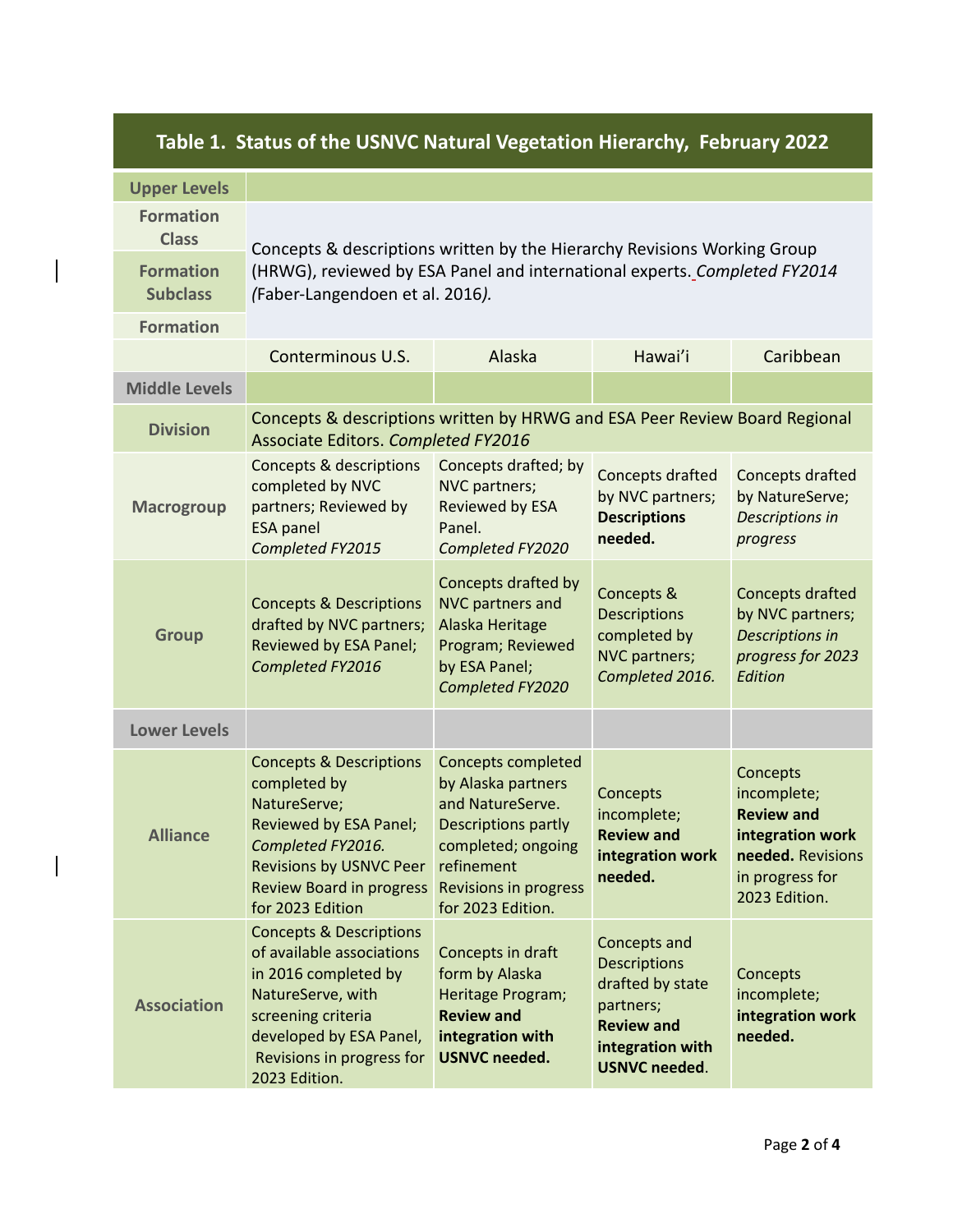### **About spatial standards**

The United States Federal Geographic Data Committee (hereafter called the FGDC) is tasked to develop geospatial data standards that will enable sharing of spatial data among producers and users and support the growing National Spatial Data Infrastructure (NSDI), acting under the Office of Management Budget (OMB) Circular A-16 (OMB 1990, 2000) and Executive Order #12906 (Clinton 1994) as amended by Executive Order #13286 (Bush 2003). FGDC subcommittees and working groups, in consultation and cooperation with state, local, tribal, private, academic, and international communities, develop standards for the content, quality, and transferability of geospatial data. FGDC standards are developed through a structured process, integrated with one another to the extent possible, supportable by the current vendor community (but are independent of specific technologies), and publicly available.

#### **About this database**

This database contains type descriptions for natural vegetation at all levels of the U.S. National Vegetation Classification. Upper formation descriptions were written by the Hierarchy Revisions Working Group, mid-levels by NatureServe staff and ESA Peer Review Board members, and lower levels by NatureServe staff. The process was conducted in collaboration with Federal Geographic Data Committee Vegetation Subcommittee and a wide variety of state, federal and private partners as a part of the implementation of the National Vegetation Classification. The descriptions are based on consultation with natural resource professionals, published literature, summaries of vegetation plot data, and other vegetation classification systems. The Ecological Society of America's Panel on Vegetation Classification is responsible for managing the review and formal adoption of these types into the National Vegetation Classification. Partners involved in the implementation of the USNVC include:

U.S. Government

Department of Agriculture (USDA) Department of Commerce (DOC) Department of Defense (DOD) Department of the Interior (USDI) Forest Service (FS) - Chair National Agriculture Statistical Service (NASS) Natural Resources Conservation Service (NRCS) National Oceanic and Atmospheric Administration (NOAA) National Marine Fisheries Service (NMFS) U.S. Army Corps of Engineers (USACE) U.S. Navy (NAVY) Bureau of Land Management (BLM) Fish and Wildlife Service (FWS) National Park Service (NPS) U.S. Geological Survey (USGS) Environmental Protection Agency (EPA) National Aeronautics and Space Administration (NASA)

Non U.S. Government

NatureServe (NS) Ecological Society of America (ESA)